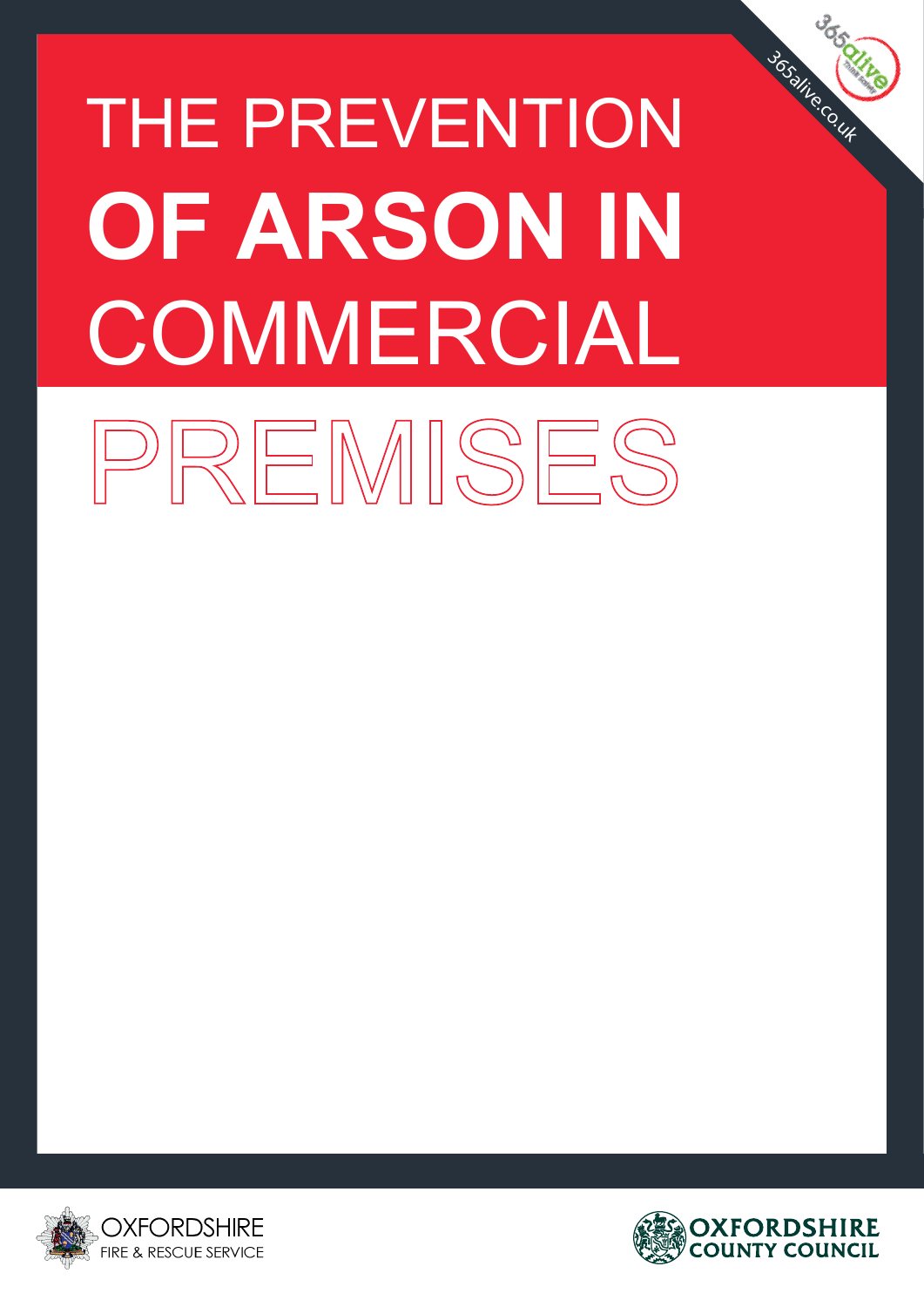# **The prevention of arson in commercial premises**

The occurrence of arson can be reduced and its effects controlled if consideraion is given in advance to identify potential threats and effective protection measures. An arson risk assessment should be carried out as part of the fire safety risk assessment procedure required by the Regulatory Reform (Fire Safety) Order 2005.

The plan against arson should be part of a fully integrated management programme covering all aspects of risk. The objective is that business continuity is maintained whatever the threat that is presented.

A management plan to combat arson includes the following elements:

- The arson risk assessment
- Security measures
- Passive and active fire protection measures
- Fire safety management procedures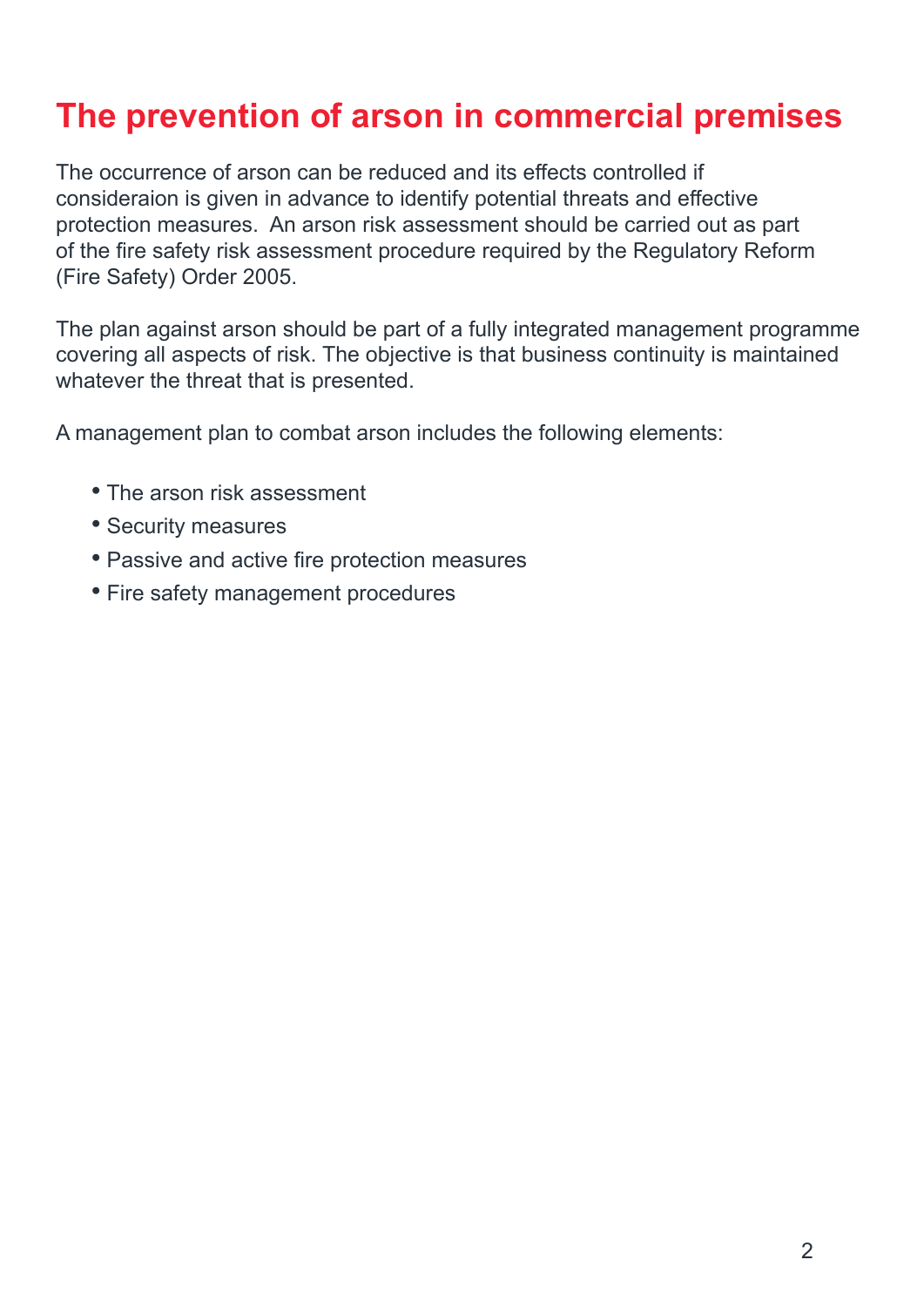# **The Arson Risk Assessment**

There are many ways in which an arson risk assessment may be carried out. The main consideration is that features relating to the occurrence of arson are considered in a logical and structured way.

In every company a named person of senior grade should be made responsible for fire safety, including protection from arson attack. This person should be appropriately trained and competent to conduct a risk assessment.

The risk assessment should be recorded and regularly reviewed.

## **An Arson Risk Assessment Model**

## **Step One**

Study the vulnerability of the building:

- Externally
- Internally

Look at the building and what goes on within it. Note the possible ways in which fires could be started deliberately. Identify the vulnerable points both inside and outside the buildings and in the external areas within the building perimeter. In addition, consider the area in which the business is located in order to assess the likelihood of an arson attack in the neighbourhood.

## **Step Two**

Identify the fire hazards:

- All possible sources of ignition
- Flammable liquids and gases, combustible materials (including waste), furniture or furnishings and combustible elements of the structure
- Structural features that could lead to the spread of fire

A key element of the arson risk assessment is to identify, and reduce as far as is practical, the sources of ignition and combustible materials that are available to the opportunist arsonist. Although it is recognised that these cannot be eliminated completely, steps can be taken to eliminate or reduce the threat (see Step Four). Steps should be taken to identify voids, unprotected ducts, unstopped gaps around services and similar features.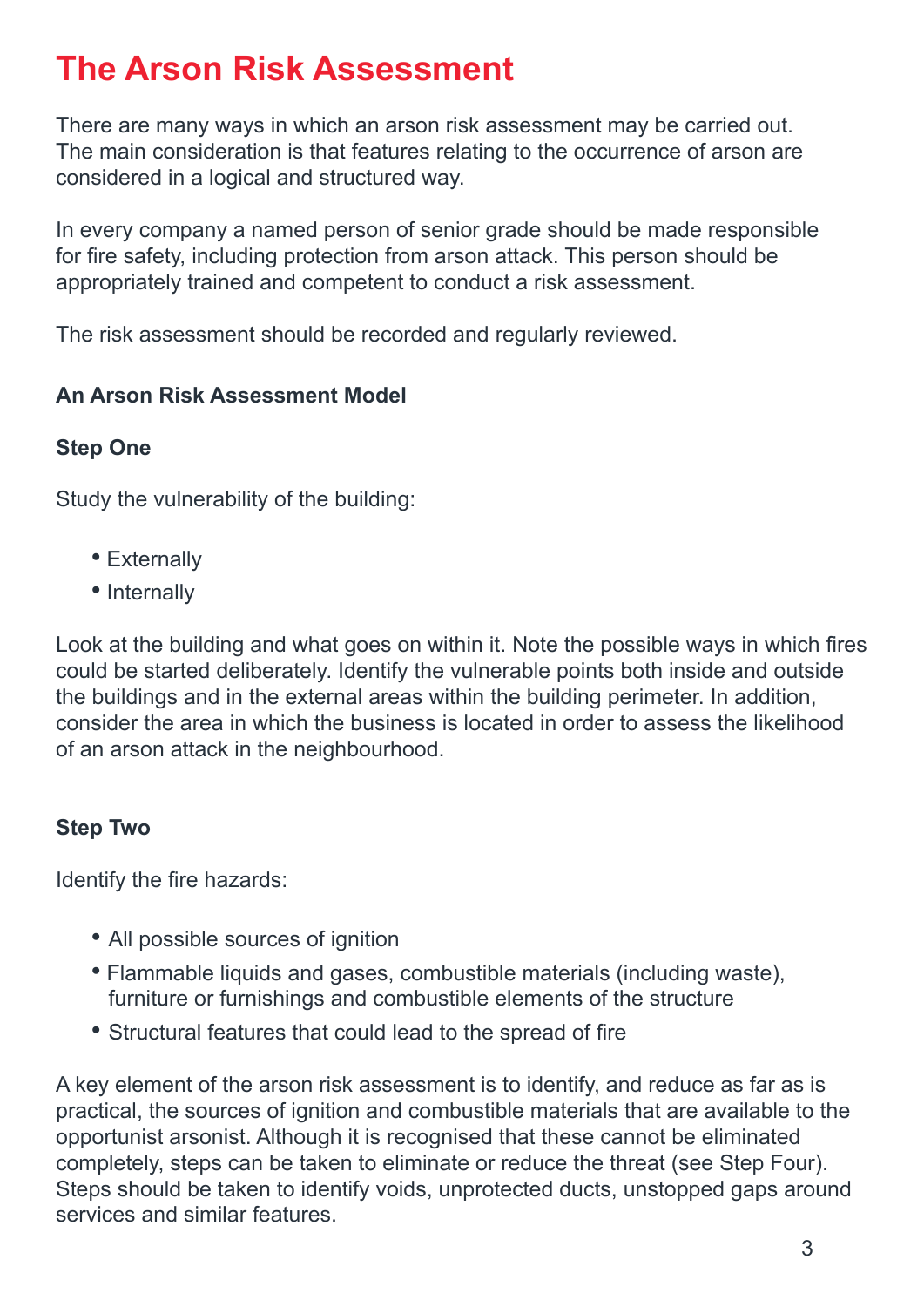## **Step Three**

Identify the people who could start fires deliberately: intruders, visitors and members of staff. Also consider the people that will be affected, especially anyone with a disability.

All staff should receive appropriate training so as to be aware of the danger of arson, and the threat that it presents to life and jobs. Everyone should take part in regular fire drills and be aware of the need to assist people with any form of disability.

## **Step Four**

Eliminate, control or avoid the threat.

Where possible, action should be taken to remove potential sources of ignition, flammable liquids and combustible materials from the workplace. It may be possible, for example, to replace a flammable solvent with a non-flammable one with similar properties. Checks of the premises should be made last thing at night, especially when contractors have been present. A fire risk assessment should be undertaken and appropriate action taken as necessary.

## **Step Five**

Consider whether the existing security provisions are adequate or need improvement .

Ensure that the best use is made of existing security measures before considering new complex or expensive installations or procedures. For example, many intruders enter buildings through windows or doors that are left insecure so ensure that a check is made at the end of each day.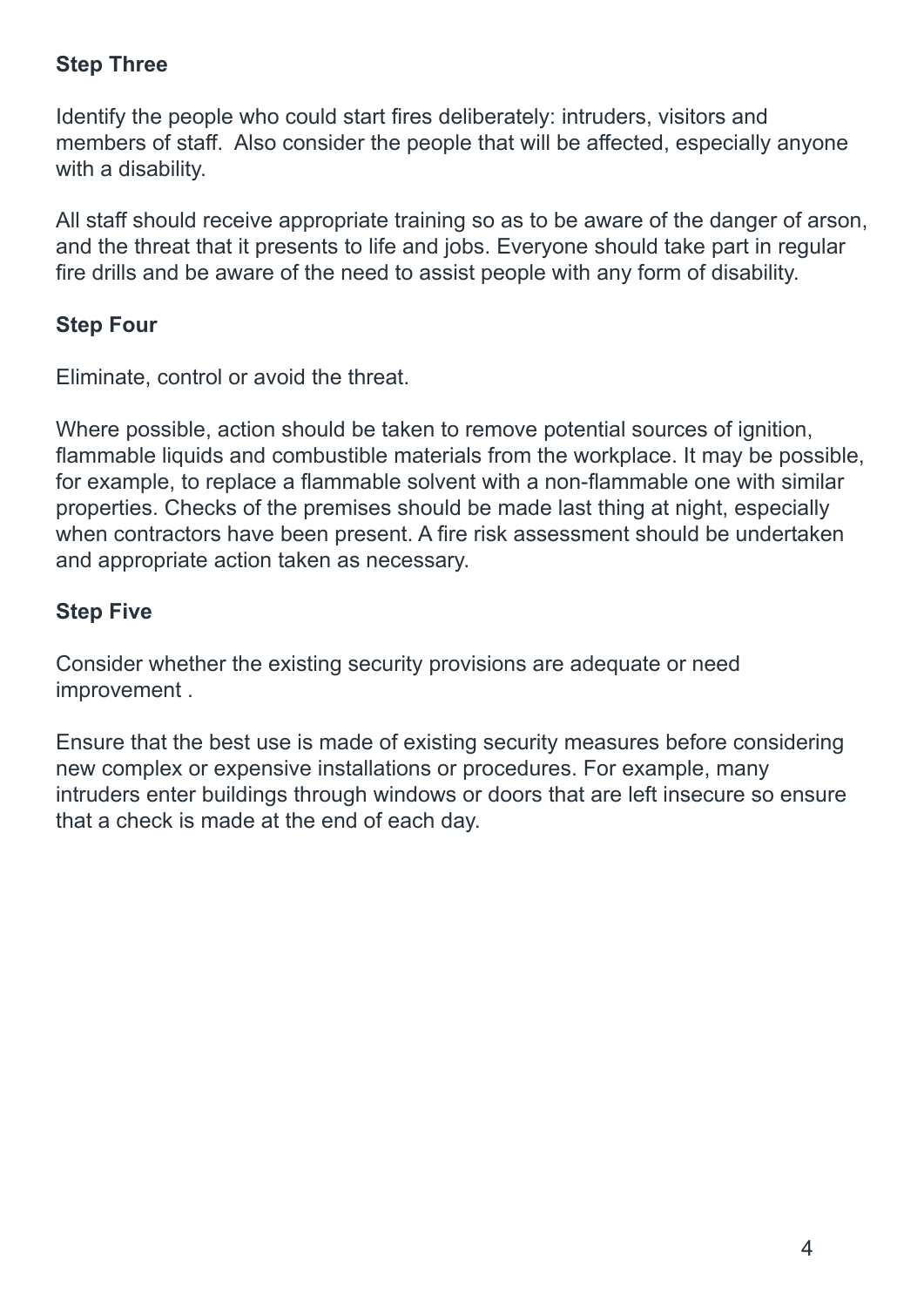## **Step Six**

Consider whether the existing fire safety provisions are adequate or need improvement .

Much can be done, often at little cost, to reduce the threat of arson and limit the horizontal and vertical spread of fire; effective compartmentation is a key element in reducing the damage caused by fire. The installation of a sprinkler system that will not only sound the alarm but will automatically fight the fire is a further advance in protection.

# **Step Seven**

Allocate the risk category and record the findings.

Allocating the risk category need not involve complex mathematical formulations. A simple low, medium or high categorisation for each part of the premises may be sufficient.

# **Step Eight**

Prepare a business continuity plan.

The business continuity plan should have a clearly defined purpose. Key members of staff should be identified and their roles defined. Key contractors should be listed with their contact details. Provision should be made for staff welfare as well as practical steps to ensure that the effect on business operations is minimised. A copy of the plan should be kept off the site.

## **Step Nine**

Carry out a periodic review of the assessment.

The assessment should be reviewed if the nature of the business, the number of staff, the materials used and or the character of the neighbourhood changes significantly.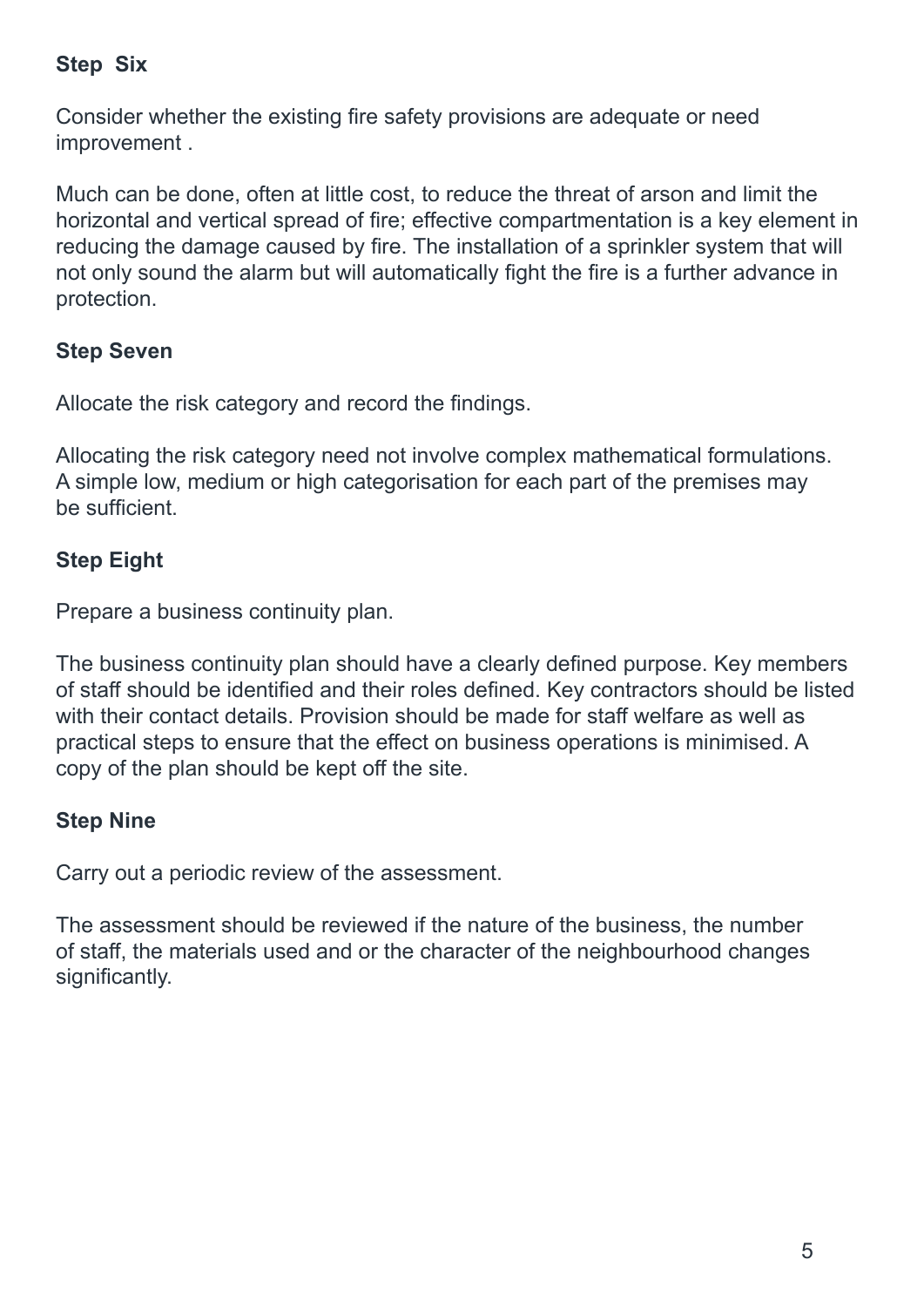# **Security Measures**

Effective security measures make a positive contribution to reducing the threat of an arson attack.

The security measures that should be assessed in Step Five of The Arson Risk Assessment may include:

- Perimeter protection.
- The strength of the building envelope.
- Access control.
- The detection of intruders.
- Security lighting.
- CCTV systems.
- Staff relations.
- Awareness of activities of pressure groups who could target the premises.

Priority should be given to keeping intruders out, especially when the premises are not occupied. Attention must be paid to primary measures like the sighting and securing of windows and doors, locks and bolts, fences and gates. Weak points in perimeter protection that have to be considered may include letter slots, air vents and louvered windows.

The security programme must include accountability for keys and proper authorisation for their issue. A register should be maintained and all keys accounted for at the end of each period of work.

Suitable precautions must be taken to identify legitimate visitors or, where appropriate, restrict the areas to which members of the public have access.

Where buildings are unoccupied at night or at weekends, serious consideration should be given to the installation of intruder detection equipment as well as an automatic fire detection system. The former will, of course, detect fire raisers as well as other intruders; the sounding of a local alarm may result in the trespasser leaving the premises rather than starting a fire. Alarm installations should be monitored by an approved central monitoring station to ensure that the police and / or fire brigade are summoned without delay. Fire and intruder alarm installations should be carefully sited to protect against sabotage.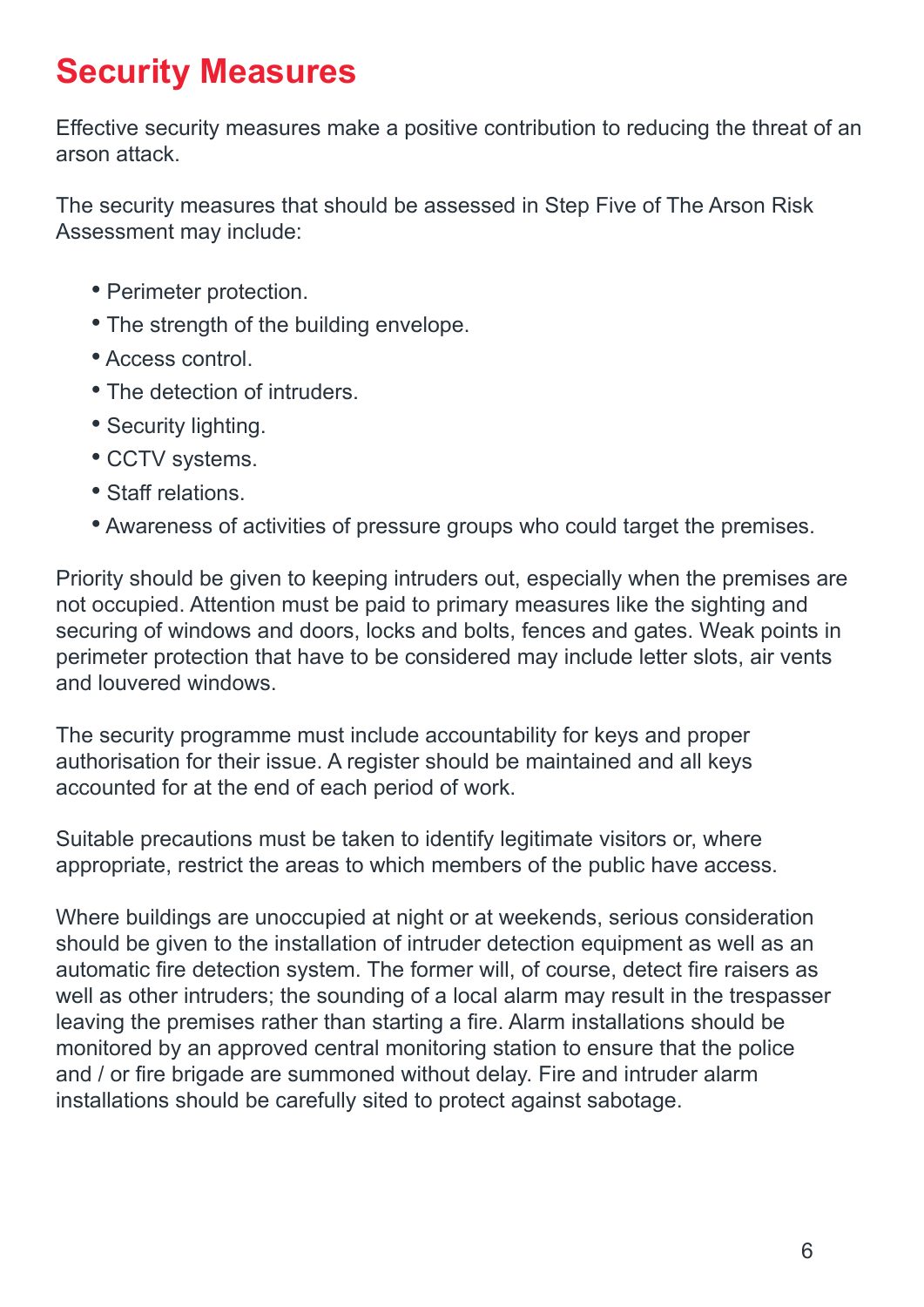The installation of Closed Circuit Television (CCTV) has a high deterrent effect. CCTV systems which are not monitored have limited value. The equipment must be installed to suit the prevailing conditions. These systems should incorporate suitable recording equipment. Specialist advice should always be sought before installation.

If there is no 24 hour security presence on the site, frequent, but irregular visits by mobile security patrols outside normal working hours can be a deterrent against arson and other crimes.

Perhaps the most cost effective measure against the arsonist is an alert and motivated workforce. All staff should be trained to challenge strangers. A simple 'Can I help you?' may be sufficient to deter a potential arsonist and enhances the organisation in the eyes of legitimate visitors. Not all arsonists come from the outside and so management have a duty to ensure that only trustworthy staff are recruited. This means that references for new staff should be sought and checked. This is particularly important when considering staff that may have to work alone or outside normal working hours. Temporary members of staff and contractors should not be left to work unsupervised.

Entry to isolated or less used parts of the premises, such as storerooms and warehouses should be restricted and monitored.

As arson attacks often follow acts of petty theft and vandalism, security staff should be vigilant and take note of such crimes in the neighbourhood. Keeping a log of such incidents may help in assessing the likelihood of a deliberate fire occurring?

Advice on security measures, the utilisation of security companies and the training of staff can be obtained from the British Security Industry Association and the National Approval Council for Security Systems. Advice regarding the design of new buildings may also be sought from police architectural liaison officers.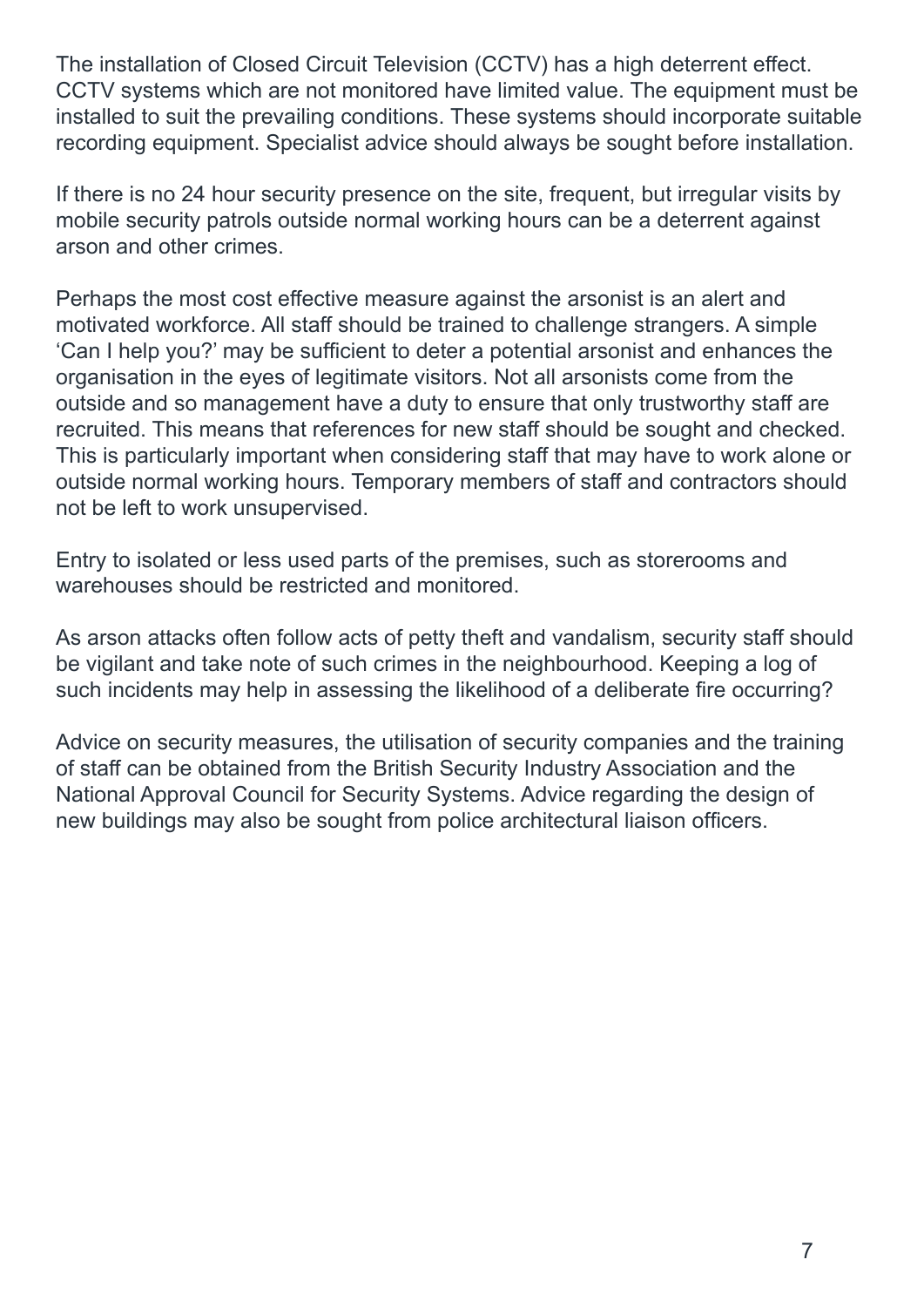# **Passive and Active Fire Protection Measures**

All measures that are taken to protect a building from accidental fires have a part to play in reducing the effects of a deliberately started fire. These measures include:

- The division of a building into individual fire compartments and the construction and lining of these using materials of suitable fire resisting properties. This is known as passive fire protection.
- The provision of appropriate and cost-effective equipment to detect and fight fires. This is referred to as active fire protection.

#### **Passive fire protection**

Passive fire protection is based on the principle of containment; the compartments of the building are constructed so that if a fire should occur, it will be restricted to one area. For example, fire doors should prevent the spread of smoke and flames from lobbies, stairwells and lift shafts.

Another example of passive fire protection is the design of escape routes, which should not incorporate combustible wall, ceiling or floor linings. Fire dampers should be installed in ducts where they pass through compartment walls and holes in such walls around cables and other services should be fire stopped.

Doors and shutters in compartment walls should be able to withstand the effects of fire for the same period of time as the walls themselves. One of the most common ways in which fires are started in buildings is by introducing burning materials or flammable liquids through the letter slots. Several proprietary products are available which can help to reduce the effects of attempts to light fires in this way. These devices take the form of sheet metal containers that catch the materials. Some of the containers incorporate a fire extinguisher that operates automatically in the event of a fire.

## **Active fire protection**

Active fire protection systems may detect or extinguish a fire, with a water sprinkler or inert gas flooding installation performing both functions. An automatic fire detection installation will detect heat or combustion products of a fire in its early stages and raise the alarm. Such systems should be monitored remotely when the building is not occupied to allow the fire brigade to be summoned without delay, thus reducing the damage. A sprinkler installation will release water from the heads nearest the flames with flow switches raising the alarm in a similar way to a conventional detection system.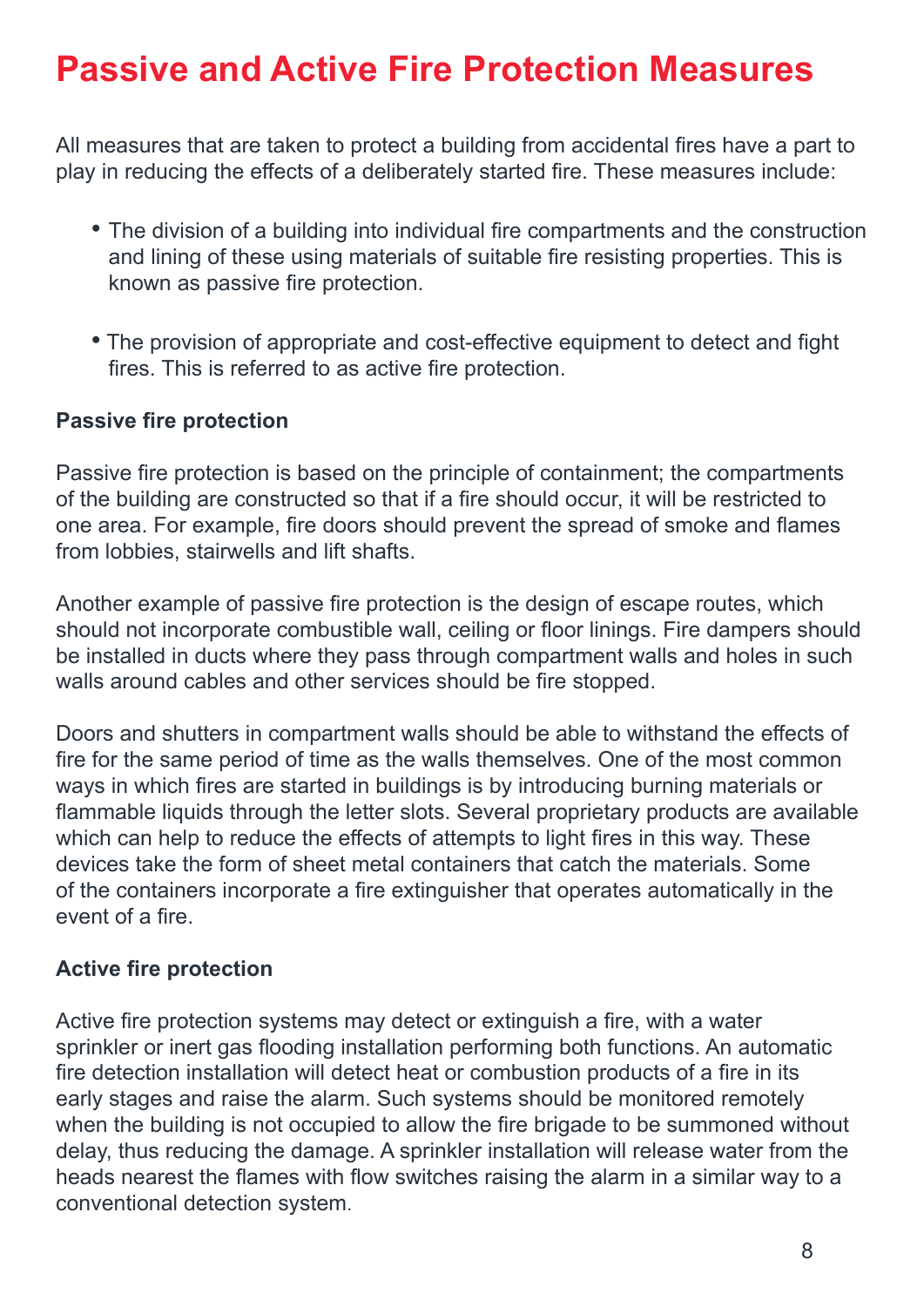Automatic fire detection and alarm panels should be installed near the door or entrance that the fire brigade would be expected to use when they arrive in an emergency. This is because they will be able to provide the fire fighters with important information as to where the fire was initiated and how it developed. Fire alarm panels may be interrogated following an arson fire to provide the police and fire investigators with similar background information. In the same way the security alarm panel may also be analysed to establish where, how and when intruders gained access to the premises.

On occasions attempts have been made to sabotage security and fire protection measures. Passive fire protection measures have also been compromised by wedging fire doors or shutters open and moving combustible materials to intensify the fire. Although it has occurred comparatively rarely, valves and fire alarm panels of active systems have also been tampered with and this possibility should not be overlooked when security measures are being reviewed. In particular, meeting rooms, valve sets and pumps of sprinkler installations should be suitably protected.

To assist in routine inspections and deter attempts to sabotage sprinkler systems:

- Valve sets should be located together in a single room for ease of protection.
- Valves should be clearly labelled, and be strapped and padlocked in the open position with this position being easily verifiable.
- Valves should be fitted with microswitches monitored at a central location to detect tampering.
- Fuel intakes, engine cooling systems and exhaust outlets for pumps should be protected.
- Emergency stop switches must not be accessible to unauthorised persons

Following a fire the sprinkler system should be checked to ensure that it operated properly and that any possible malfunctions are investigated thoroughly.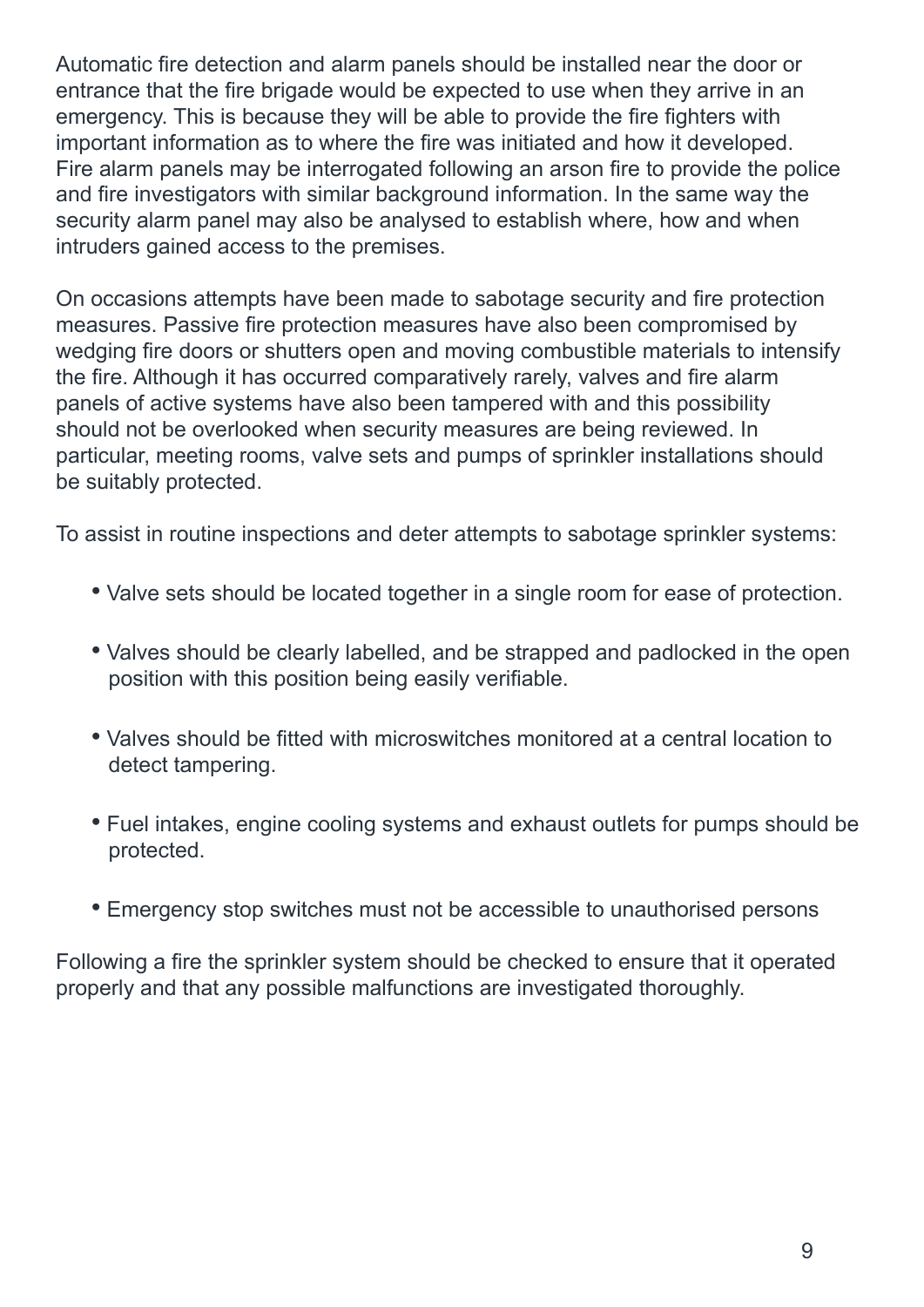Neither passive nor active fire protection measures can be installed and then forgotten, they require regular inspection and maintenance. Service contracts should be established with accredited contractors for installed equipment but the fire safety manger should also ensure that regular inspections are made of escape routes, fire doors and housekeeping standards and that suitable record of such inspections are kept.

It is important that specialist advice is sought regarding both passive and active protection for the premises. Whenever possible, products and services that are selected should be those that have been subject to third party certification by an organisation such as the Loss Prevention Certification Board.

Additional information assistance may be obtained from the fire safety department of the local fire service, the insurer, the British Fire Protection Systems Association, the British Automatic Sprinkler Systems Association or the Fire Protection Association.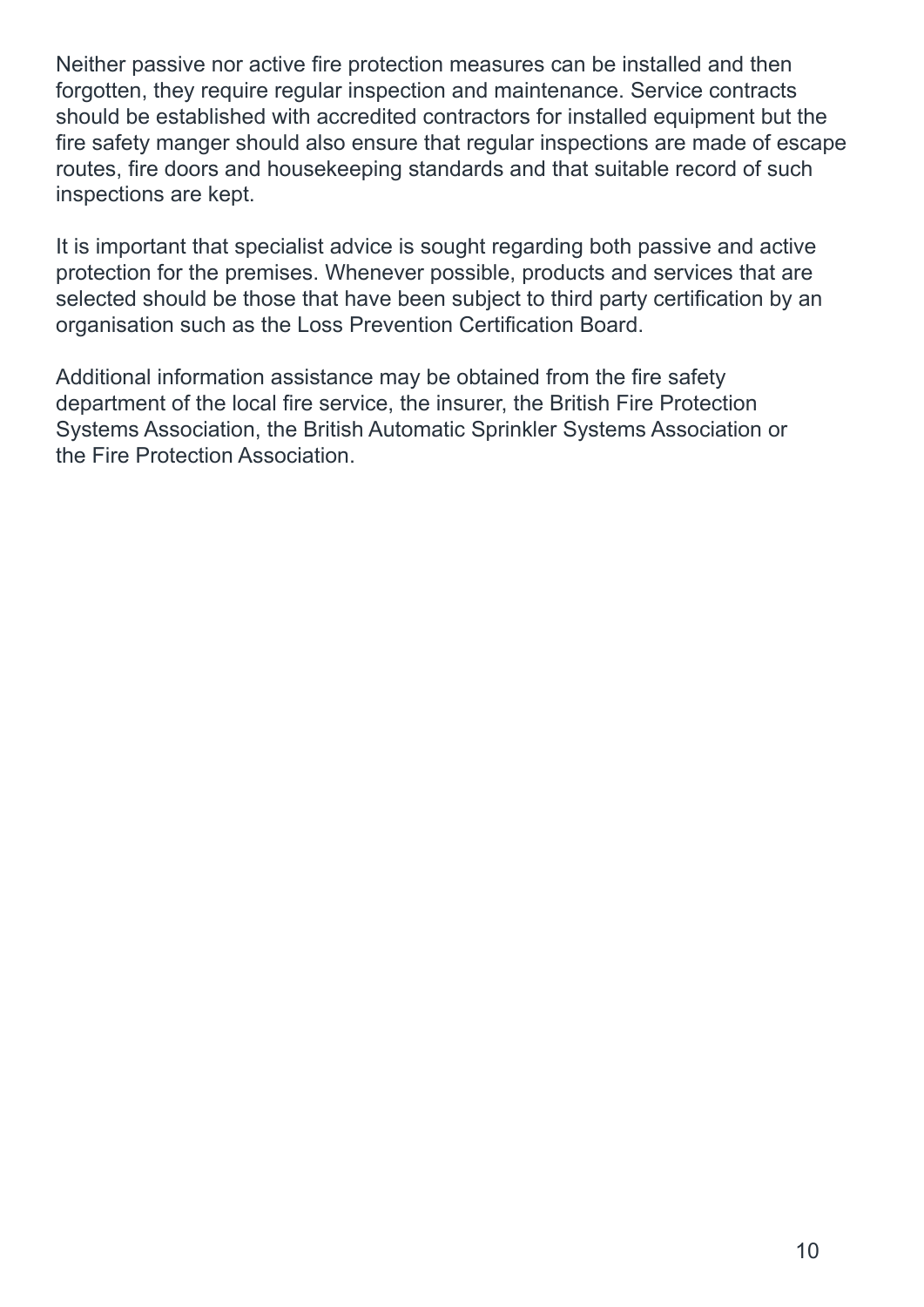# **Fire safety management procedures**

Many fires are started deliberately in areas with a known history of vandalism or fire setting. Piles of rubbish are often targeted by opportunist arsonists and careful management of waste and storage materials is therefore critical.

No waste material should be allowed to accumulate anywhere in the premises, at the perimeter fence or on the roofs. Some items of stock or raw materials will be easily ignitable, and special precautions should be taken to store them in an area with maximum surveillance and/or protected by an automatic extinguishing system. Hazardous and dangerous materials and substances will also require particular safety/security measures. Flammable liquids must always be kept in a locked store room or purpose built enclosure. Stored materials of any kind should not be stacked adjacent to the perimeter fence or the walls of the building where they could be ignited from outside. Care should be taken in the parking of vehicles not to provide an easy target. Undergrowth should be removed from fence lines on a regular basis. Due to the seriousness of the problem, The Fire Protection Association has published a Code of Practice governing the handling of waste materials.

Several factors relating to designing a building in order to reduce the possibility of an arson attack and monitoring the vulnerability of the building and its surroundings are included under the section on 'passive fire protection'.

More advice and guidance, particularly in relation to the external security of buildings can be found at www.securedbydesign.com

There are, however, a number of fire safety management factors that have to be considered separately in every company, depending on the premises they occupy the nature of the business and the ethos of the organisation. These tend to be the people-related factors which hinge around staff relations and an effective fire safety training regime.

All staff should be given training relating to the dangers of arson and arson prevention. This should include:

• **Action to take in the event of a fire.** Everyone should be familiar with the sound of the fire alarm, the escape routes and, where appropriate, the use of the fire fighting equipment. Some or all of the staff will also need to be trained to call the fire brigade. Some members of staff may also need to be trained so as to help colleagues or members of the public with disabilities in the event of a fire.